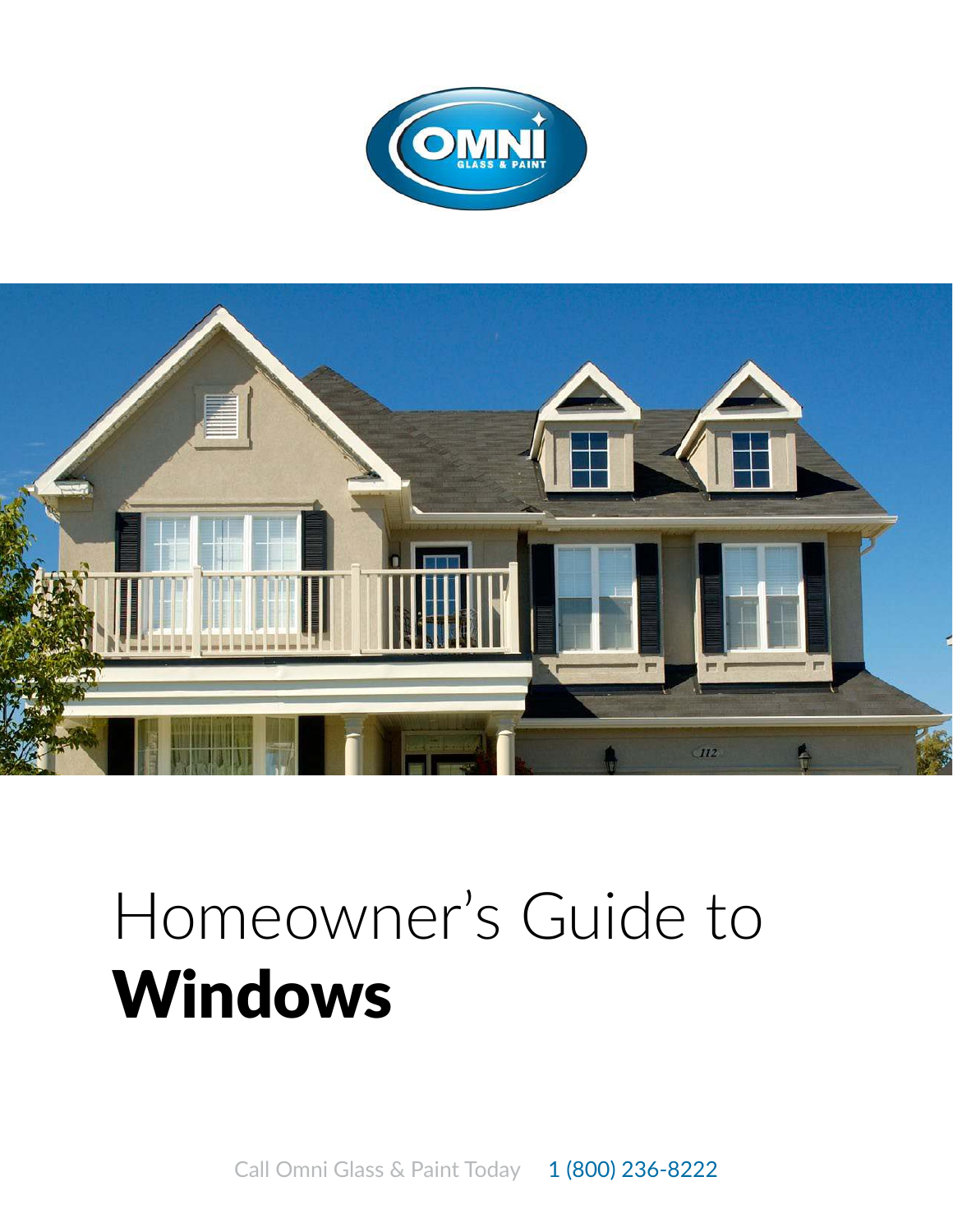

## Where do you start?

Where do you start when you're thinking about new windows for your home? First, think about what you need. Second, think about the type or style you're looking for in your windows. Third, which type of material. Finally, what style of glass.

Read on to learn how to select the best residential windows for your home. Feel free to print this PDF and use the notes sections to write down anything you'd like to learn more about.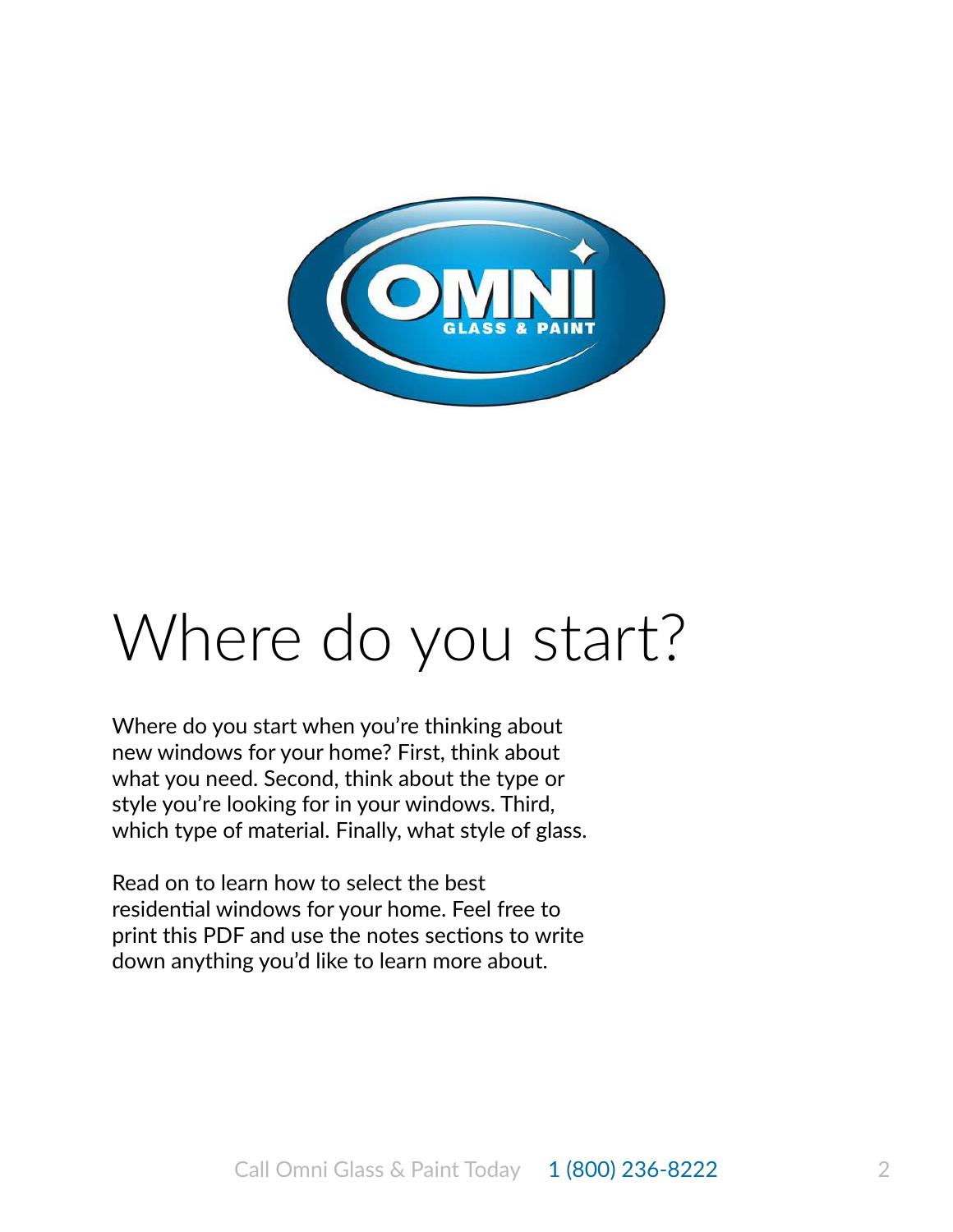## What do you need?

For replacement purposes you need to look at the current windows and determine whether you need to replace the whole window and the window frame.



## HOW TO TELL IF YOU NEED A WHOLE WINDOW REPLACEMENT?

- Look for signs of rotting wood on the inside and, especially, the outside of your window.
- Check for drafts by closing the window and holding a candle to it. If the light flickers, there's probably a draft.
- If your windows are caulked, look for caulk that's not sealing correctly.
- Next time there's a hot or cold day, check for cool or warm zones by holding your hand over every inch of the window frame and feeling for a change in temperature.



*If you see or feel any of these, you may want to consider a complete window replacement.*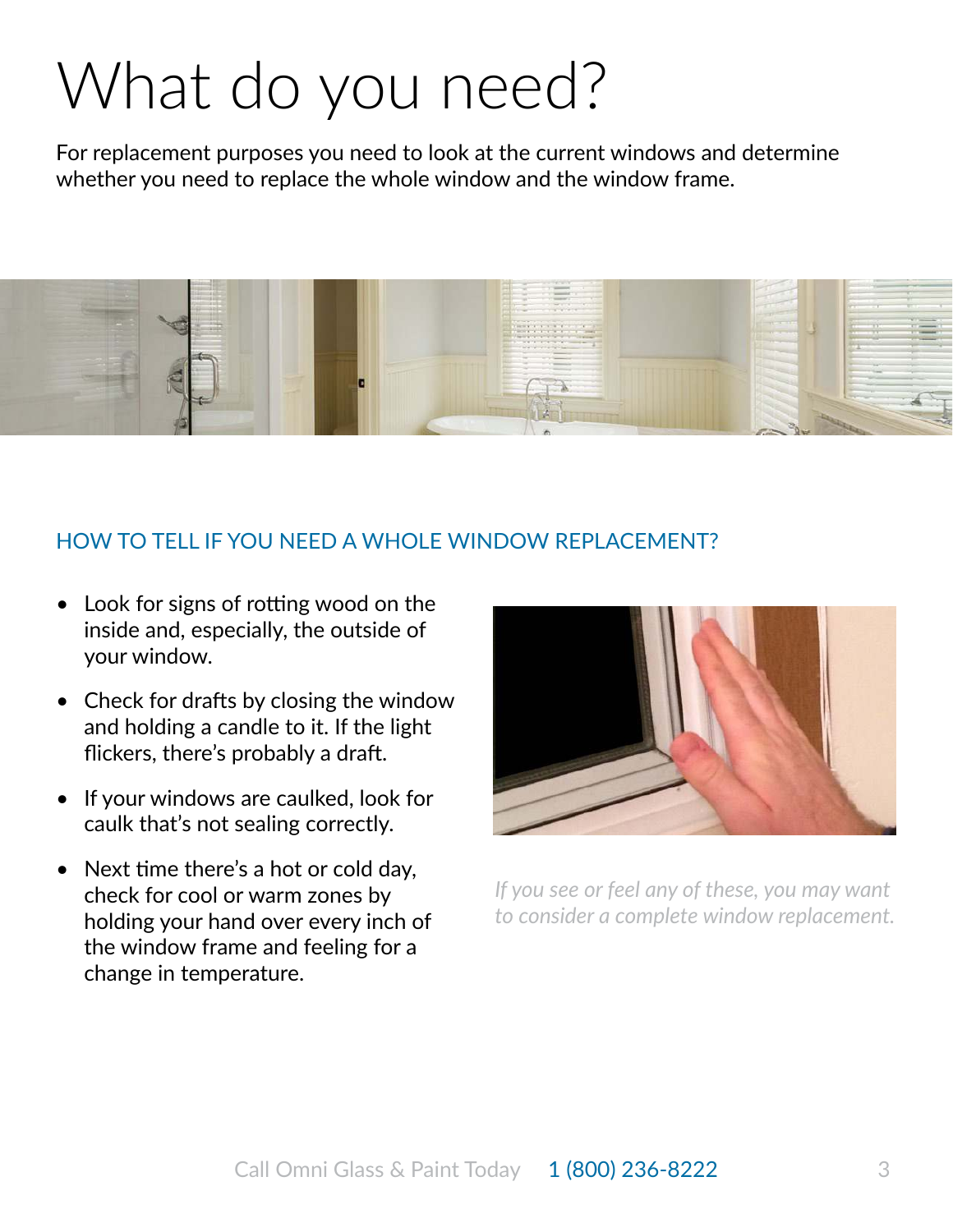## RePlaCING THe eNTIRe WINdOW

Many people choose to replace the whole window, even if the existing window is in good structural condition. They do this because it's assured that the new window will be insulated and sealed correctly with the new materials available today.

In the case of a whole window replacement, you have a wide range of options.

For whole window replacement it is necessary to remove trim work on the interior and exterior of the window. This generally is not a big problem, and is more easily done in newer homes, but there is more labor involved and usually more material costs.

## POCKET WINDOW REPLACEMENT **METHOD**

The pocket method is most commonly done on double hung windows (those where the window slides up and down) or sliding windows. It is usually done in cases where the existing window frame is in good condition. The old window sash and glass are now obsolete. The window sash is is the part on the frame that holds the glass. The glass and sash lose their energy efficiency or they simply no longer work very well and, in some cases, have become dangerous.

This method is very popular in much older homes, character homes with older style trim work, where the homeowner does not want to disturb the interior or exterior

trim work. The double hung window sash, the two frames that hold the glass and move up and down, are removed and a new window with a new frame is "inserted" into the old window frame.

This new window is insulated and sealed within the old frame. It is usually less costly than a whole window replacement and usually requires less labor and material costs. It is a tremendous fix in those old homes where the windows rattle and a breeze comes through.

## SaSH RePlaCemeNTS

There are also sash replacement kits. These provide new sash and new jamb liners for older double hung windows and are typically less costly than other methods.

### *Notes:*

*If it's possible, are you interested in a pocket replacement instead of an entire window replacement?*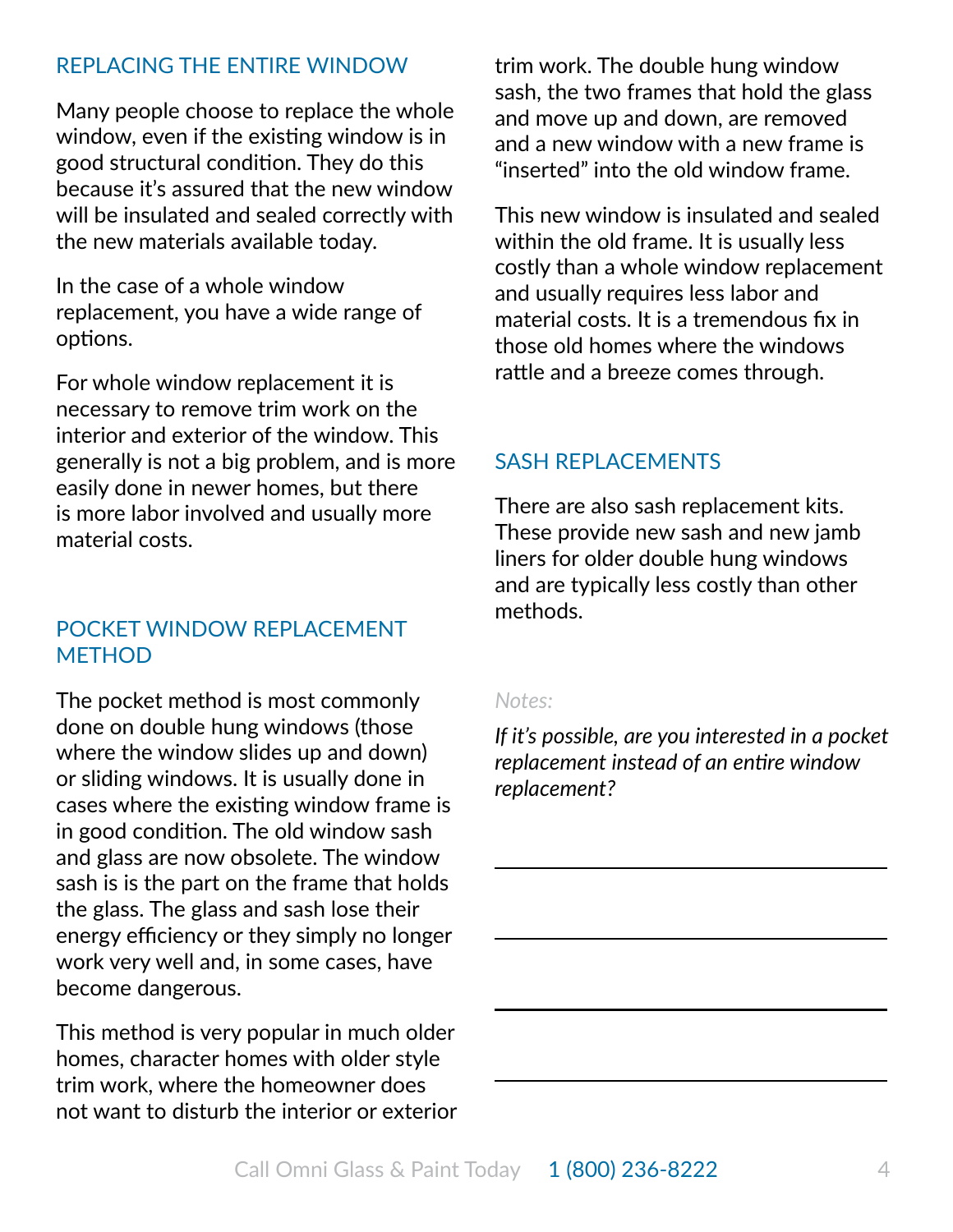## Three Basic Types of Windows

## CaSemeNT *or* aWNING WINdOWS

crank out and in by turning the handle. Casements pivot from one side or the other just like a door. Awning windows pivot from the top and the bottom cranks out.

| ľ |  |
|---|--|

### DOUBLE HUNG WINDOWS

(often referred to as tilt windows) slide up and down. A single hung window is a window where the top is fixed and does not move and the bottom slides up and down.

### SlIdING WINdOWS

slide back and forth. **Double Slide**—both sides sliding or **Single Slide**—just one side operates.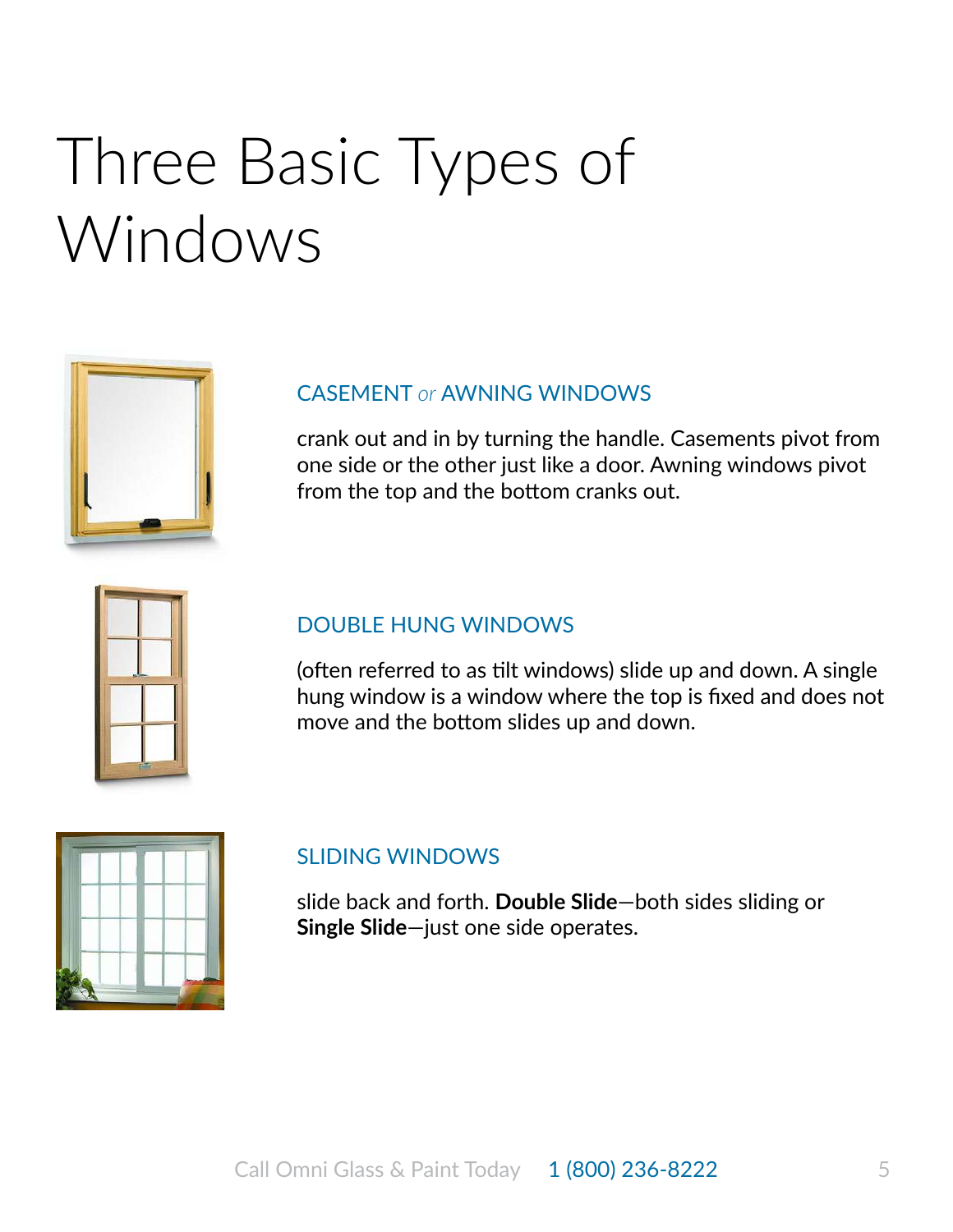# Which type of window??

Which type is selected depends mostly on personal preference and in what capacity they are being used.

Casement windows are probably the most popular in new home construction where double hung windows are used more in replacement because that is what is being replaced. Casements are typically the most costly and the most energy efficient (other than a fixed or non-operating window).

Double hung windows, are the next in line as far as cost and energy efficiency.

If cost is a major consideration, then think about sliding windows. You often see sliding windows in hotels and apartment complexes. They also have the least hardware which allows for less things to break down and the operation is simple.

## SWITCHING THe TYPe OF WINdOW YOU CURRENTLY HAVE

You can switch the type of window you currently have. For example, if you currently have a casement window and you want double hung windows it is possible to do so. They may need to be custom sized but any window can be made to fit your existing opening.

There are a few factors in deciding whether or not you can switch the type of window you currently have.

The best way to know for sure what your options are for switching types of windows is to have an expert come and look at your windows.

#### *Notes:*

*What kind of windows do you have now?*

*Which type of window are you interested in?*

*Are energy efficient windows a priority?*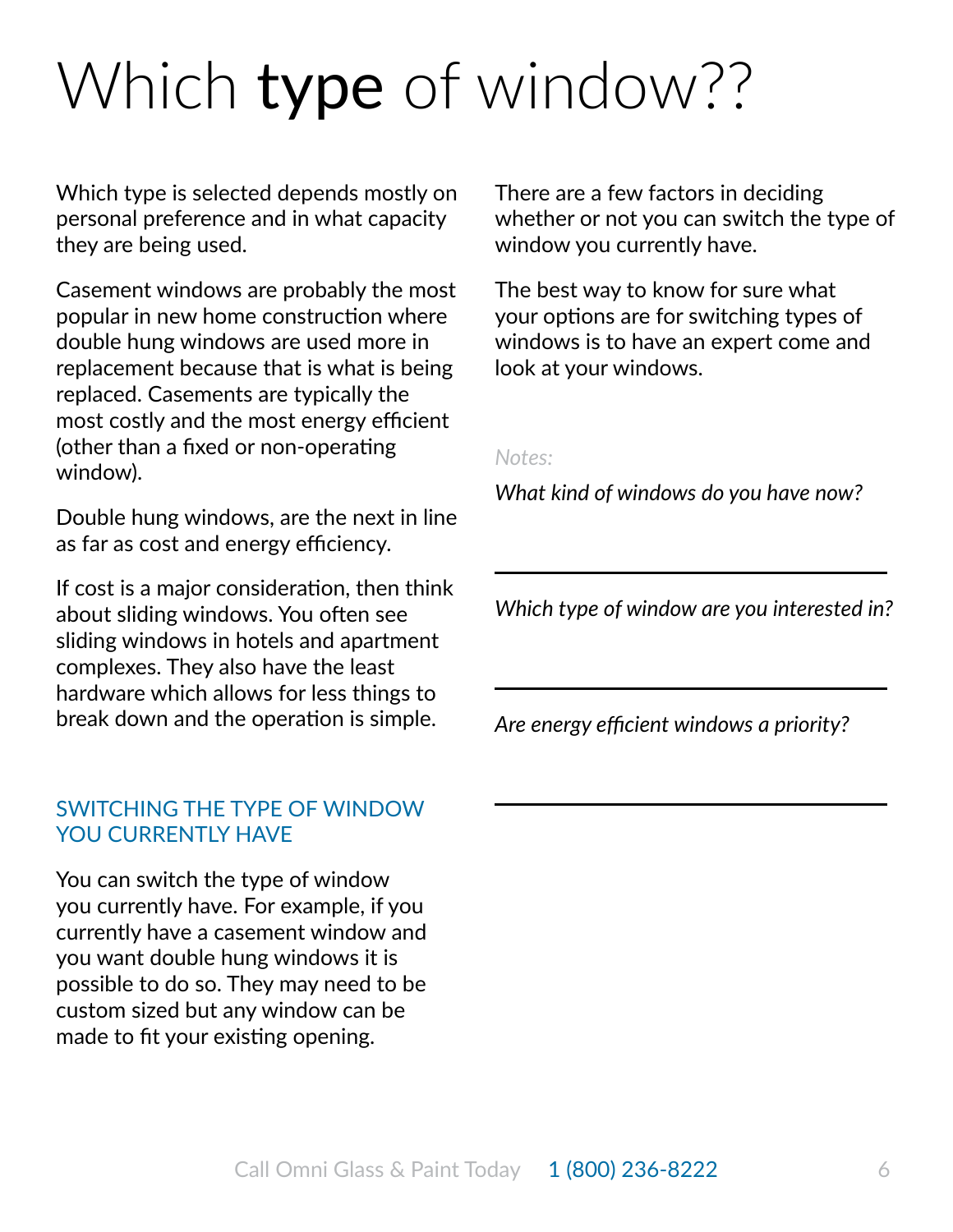# Which **material** is best for your window frame?

*The most common are as follows (in order of cost with the first usually being the most expensive):*

## WOOd INTeRIOR *with* alumINum **FXTFRIOR**

The wood can be of several different species but the most common, and least expensive is pine. It can also be prefinished prior to installation. The exterior is aluminum wrapped wood cladding (the aluminum being about as thick as an a beer or soda can) or it is extruded aluminum which is thicker and stronger and resists dents and bending (it holds its own structure). The extruded product is more costly.

## all FIbeRGlaSS *or* FIbeRGlaSS *with* WOOd INTeRIOR

Similar to the aluminum extruded above with a wood interior. All fiberglass windows have all parts made of extruded fiberglass. Fiberglass is stronger than both wood and vinyl, does not rot and is resistant to warping or bending. Fiberglass is still relatively new for use in window fabrication but will probably become more and more popular as pricing comes down and improvements are made over time

## WOOd INTeRIOR *with* vINYl exTeRIOR

basically the same as the aluminum above just a different material. The use of vinyl instead of aluminum generally reduces cost.

## all vINYl

vinyl windows have become more popular in this climate over the last ten years or so. There have also been great improvements in vinyl windows. With laminate interiors they can be made to appear very much like wood and there are now more exterior color choices. vinyl windows operate quite easily and almost all double hung tilt windows will easily tilt in for cleaning. They will not rot like wood which is a huge plus in climates with cold winters.

### *Notes:*

*Which of these materials do you have now?*

*Which of these materials are you interested in?*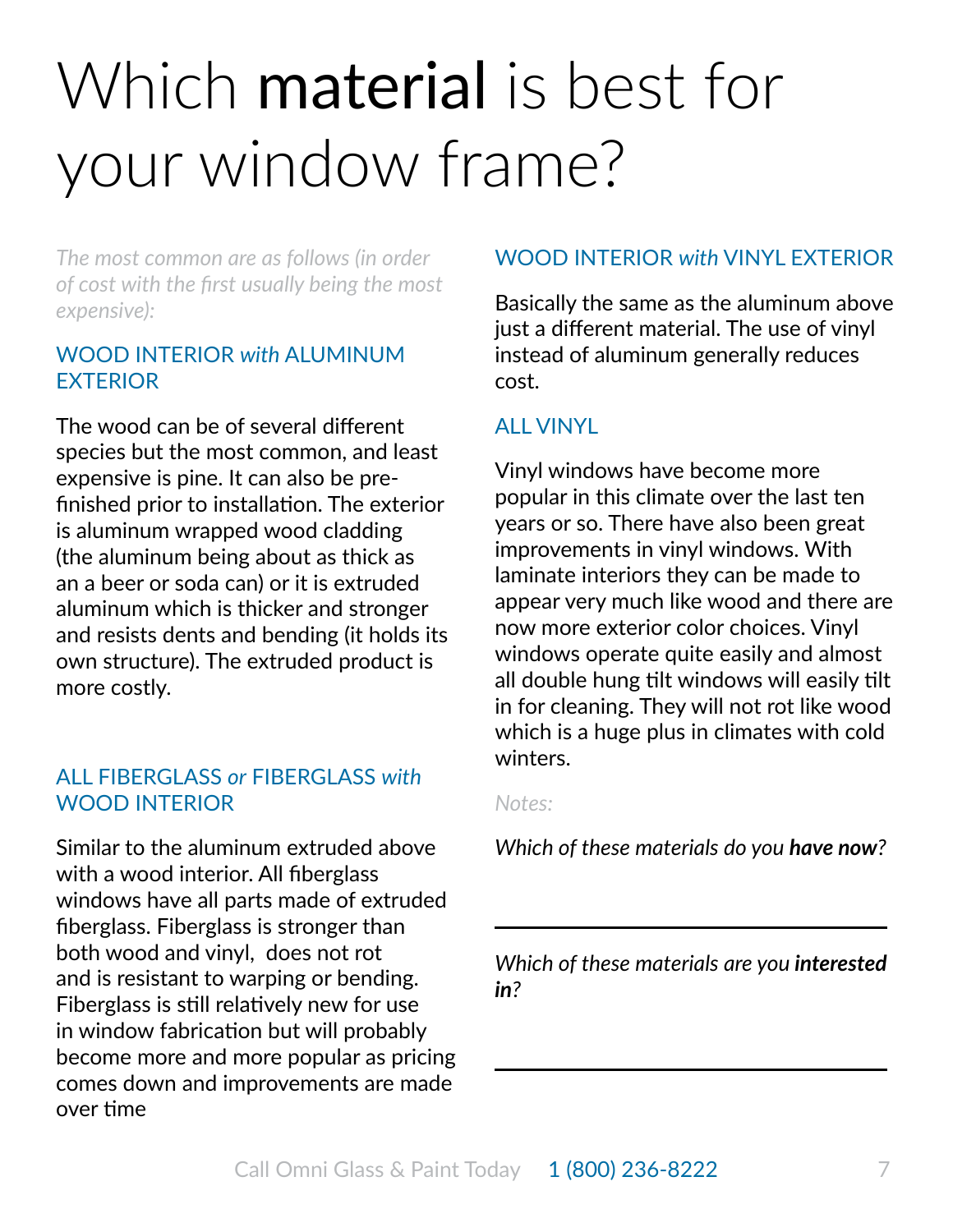## Which Brings Us To Glass Choices

a lot of people think their windows are bad because they have moisture or condensation on the glass. People have purchased new windows and then in the winter, when it gets very cold, there is moisture on them and people conclude that the windows are bad or are subpar.

In reality, the windows basically have nothing to do with the moisture appearing on them. For a window, the only thing between the 68 degrees of the inside of a house and the 0 degrees of the outside of a house is 2 or 3 pieces of glass, the spacer between them, some coatings and some gas in the spaces.

The moisture appearing on the glass is a result of the temperature on the outside and the amount of moisture in the air, or humidity, on the inside. It is simple science.

The glass choices today can help to reduce and come close to eliminating any moisture on the inside of windows even in homes with higher humidity. It does come at a cost and can increase the cost of windows considerably.

The standard for glass today is double pane with low-e coating and argon gas in the airspace. This is probably the bare minimum that is needed in our climate to

help with energy efficiency year round. From there, more coatings of low-e can be added and a third pane of glass with more coatings and also the use of krypton gas.

The more additions, and the reduction in u-value, the more the cost is going to go up.

#### *Notes:*

*What more information do you need about glass choices?*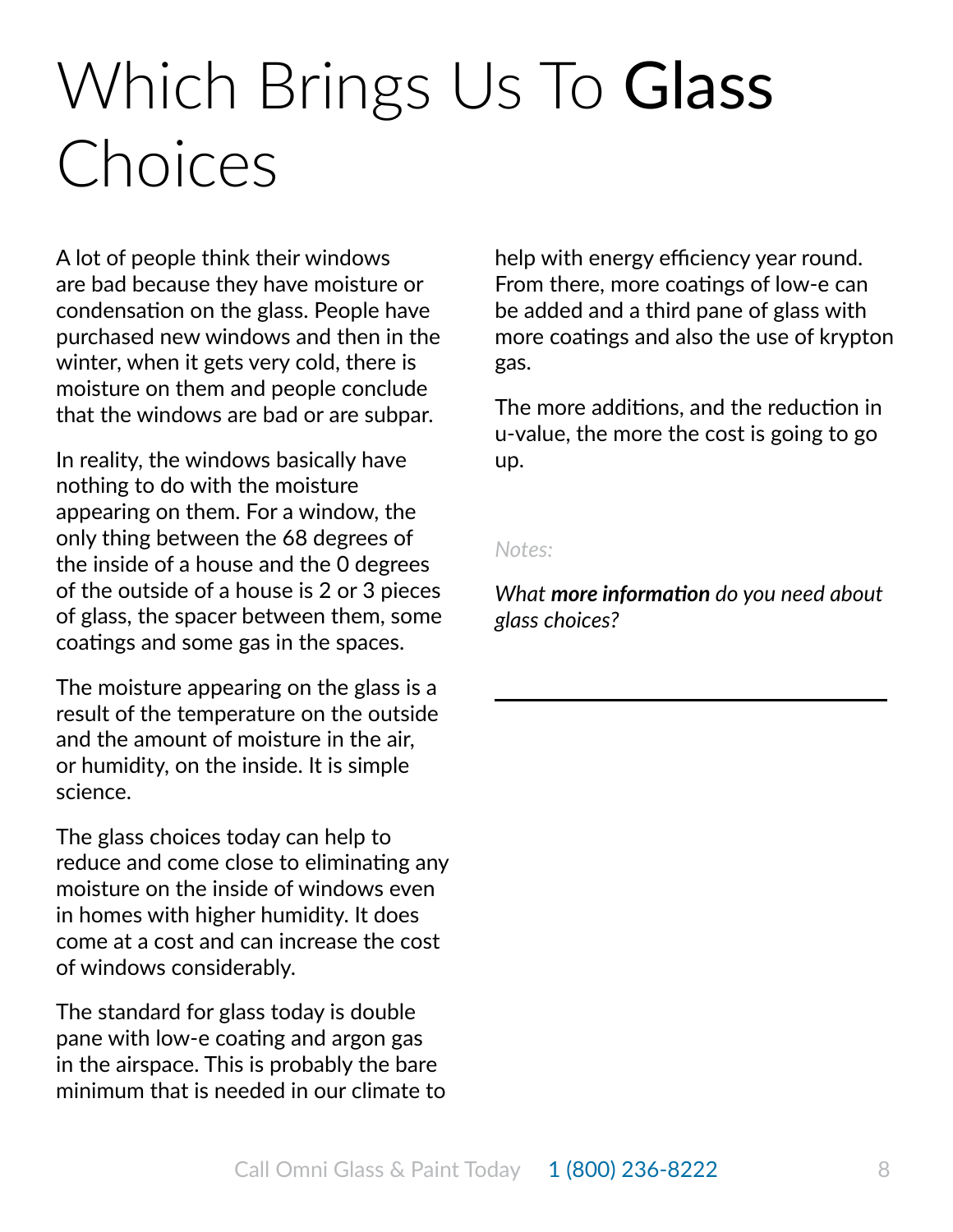# How much should you budget for new windows?

The old saying "you get what you pay for" applies to windows as much as it does to anything.

Today, all 3 types of windows mentioned above are very energy efficient and generally constructed better than they ever have been. However, buying the least expensive can come back to haunt you.

The window business in today's world is more competitive than it has ever been and there are so many brands and options out there that are all competitively priced because they have to be.

There is usually a reason one window costs less than another whether it be the glass is not as energy efficient, the hardware is not as strong, the frame is not as bulky, or the materials used to construct it are not on par with more expensive windows.

There is a reason one window is \$200.00 and another, that appears to be the same, is \$350.00. The margin on windows now is not very large and it is a competitive business so the consumer needs to do research, ask questions and be sure that what they are comparing is "apples to apples" as they say.

Ask if there is new trim being used, if they will seal the windows per the manufacturer's procedure, if they will be using window flashing tape, insulation, will there be new trim on the exterior.

 as you can tell from all the choices above the cost of windows can vary dramatically.

The more windows being done at the same time will reduce the cost per window.

*Be aware of add-ons to advertised pricing that are not included in the initial quotes.* 

| Type of Window                     | Cost of Each<br>Window | Cost of Installation | Total      |
|------------------------------------|------------------------|----------------------|------------|
| Double Hung Sash<br>Replacement    | $$100-250$             | $$50-150$            | \$150-400  |
| <b>Pocket Replacement</b>          | \$150-400              | $$50-150$            | $$20-550$  |
| <b>Whole Window</b><br>Replacement | \$150-900              | \$125-800            | \$275-1700 |

## TYPICal WINdOW COSTS